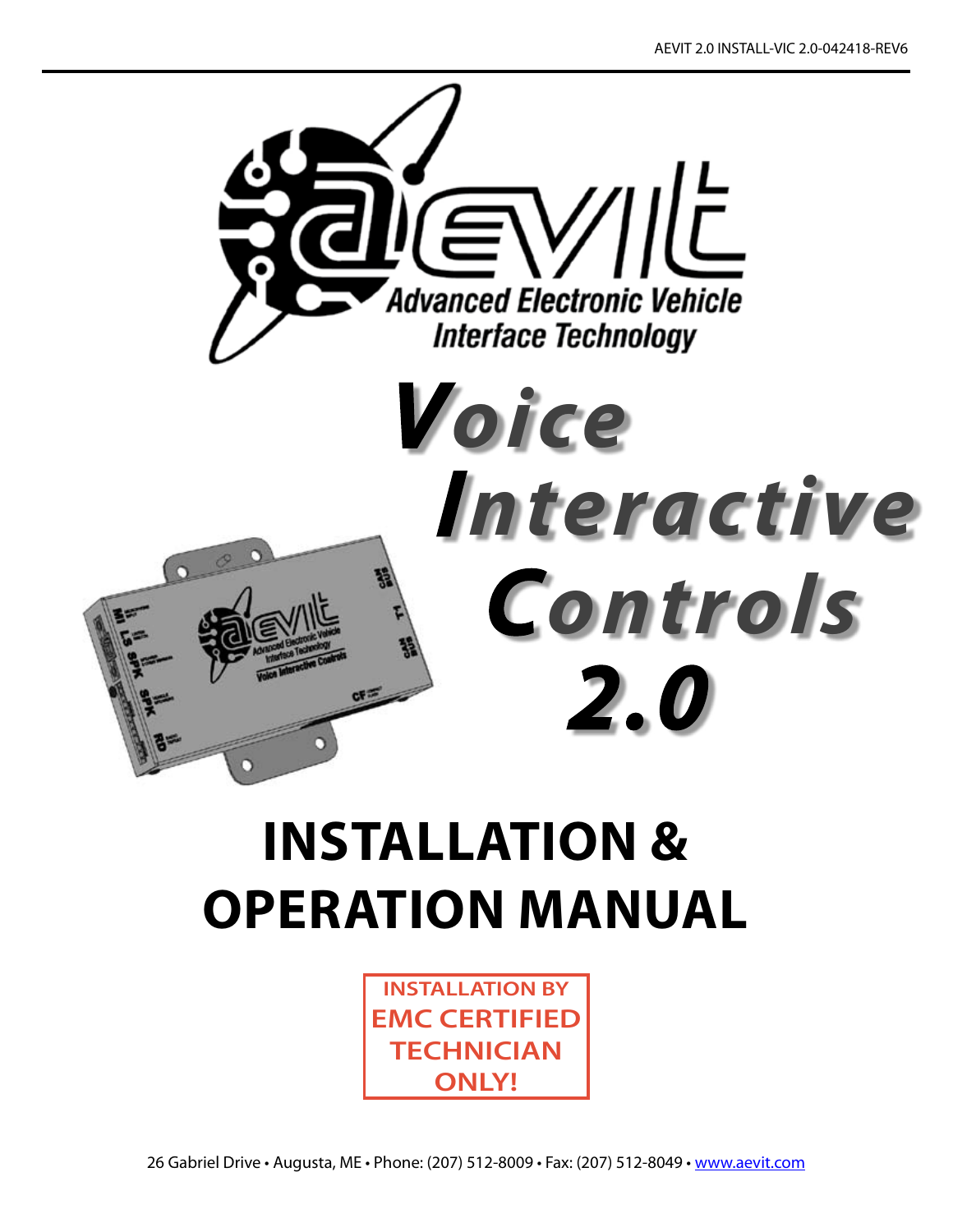| <b>VIC 2.0 Installation Manual</b><br><b>Table of Contents</b> |                |
|----------------------------------------------------------------|----------------|
|                                                                |                |
| 1. Introduction                                                | 1              |
| 1.1 Overview                                                   |                |
| 1.2 How it Works                                               | 1              |
| 1.3 System Components                                          |                |
| 2. Wiring                                                      | $2 - 1$        |
| 2.1 Standard Wiring Diagram                                    | $2 - 1$        |
| Installation<br>3.                                             | $\overline{3}$ |
| 4. Training                                                    | $4 - 1$        |
| 4.1 Important Criteria for Training                            | $4 - 1$        |
| 4.2 Accessing VIC 2.0 Training Mode                            | $4 - 2$        |
| 4.3 Training VIC 2.0                                           | $4 - 3$        |
| 5. Operation                                                   | 5              |
| 6. Final Testing                                               | 6              |
| <b>Service Requirements</b><br>7.                              | 6              |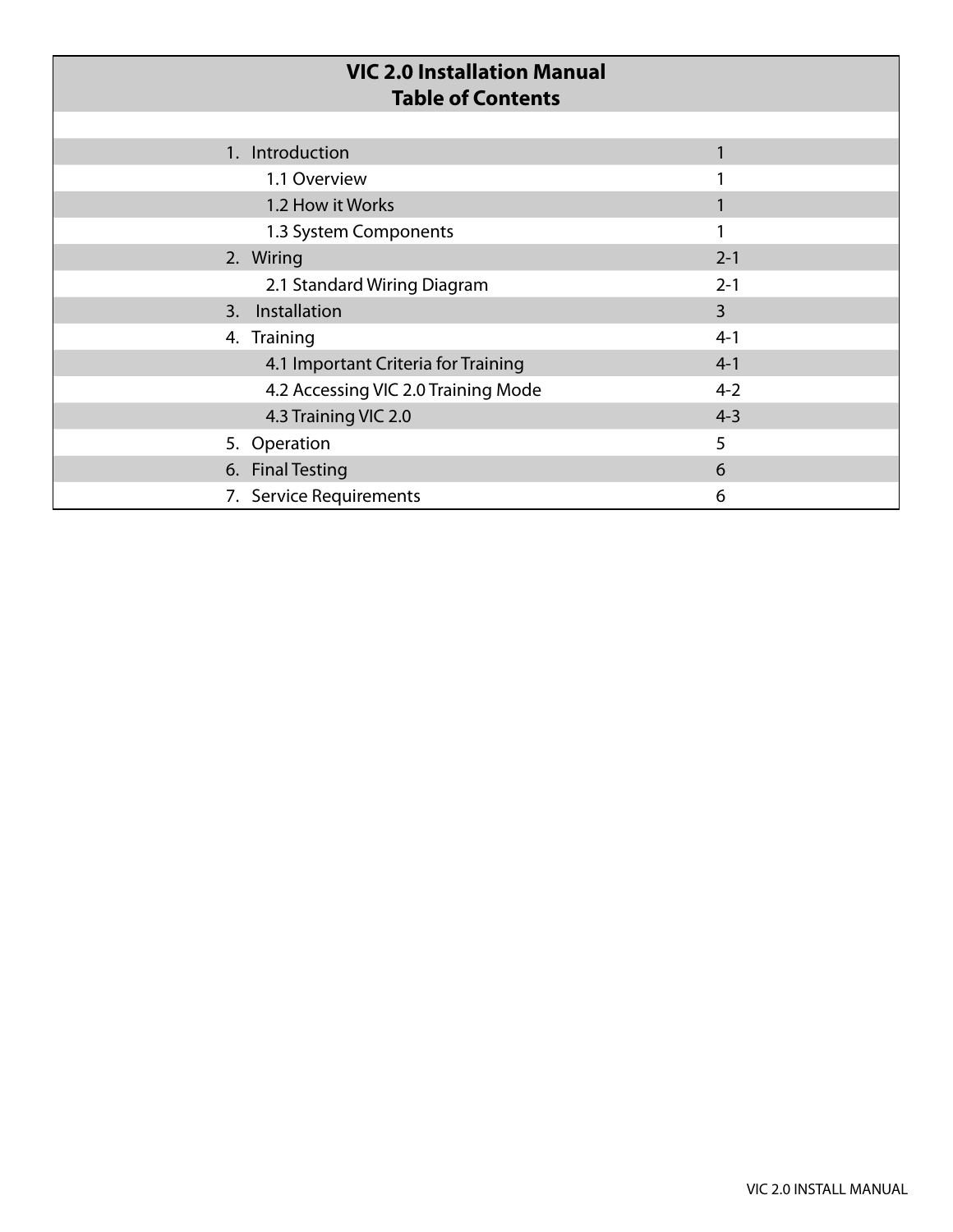## **1.Introduction**

### **1.1 Overview**

**VIC 2.0** is a speech recognition product that replaces the older VIC product for the AEVIT 1.0 and Gold Series. It is designed to operate not only the secondary vehicle functions but also provide verbal feedback from AEVIT 2.0 systems.

## **1.2 HOW IT WORKS**

**VIC 2.0** utilizes the latest speech recognition circuitry and transforms the voice commands of a trained client into vehicle functions. **VIC 2.0** is "speech dependent" which means that the client must train **VIC 2.0** so she will only recognize the client's voice. The vehicle functions include:

6. Wipers (Lo & Hi)

8. Rear Fans

- 1. Left Turn Signal
- 2. Right Turn Signal 7. Front Fans
- 3. Dimmer

5. Horn

- 4. Hazards
	- -
- 9. Louder 10. Softer
- -
- - 14. Neutral \*
	- 15. Drive \*
- 17. Stop \*
- \* These functions are **Confirmation Functions** (See page 5-1 for more information.)

When the activation switch is triggered, **VIC 2.0** will first send a signal to AEVIT 2.0 to shut off the radio so it will be quiet. **VIC 2.0** will then supply enough power to drive two OEM front speakers so the messages can be clearly heard by the driver. When wired correctly, **VIC 2.0** does NOT require the OEM speakers to be turned on in order to function properly. See section 2.1 for a detailed wiring diagram of **VIC 2.0**. There are two methods in which **VIC 2.0** can operate:

• A standard corded, noise canceling microphone allowing all voice prompts to be played back through the front vehicle speakers. This is the standard package and all **VIC 2.0** units are shipped with this equipment.

**VIC 2.0** is only compatible with AEVIT 2.0

### **1.3 System components**

VIC Standard Kit:

- 1 **VIC 2.0** CPU Unit
- 1 Noise Canceling Microphone w/ Extension & mounting block
- 1 8-Conductor Speaker Cable
- 1 8' AEVIT CAN Bus Cable
- 2 3/16" Exploding Rivets



**1**

12. Park \* 13. Reverse \*

11. Cruise

- 
- 16. Start \*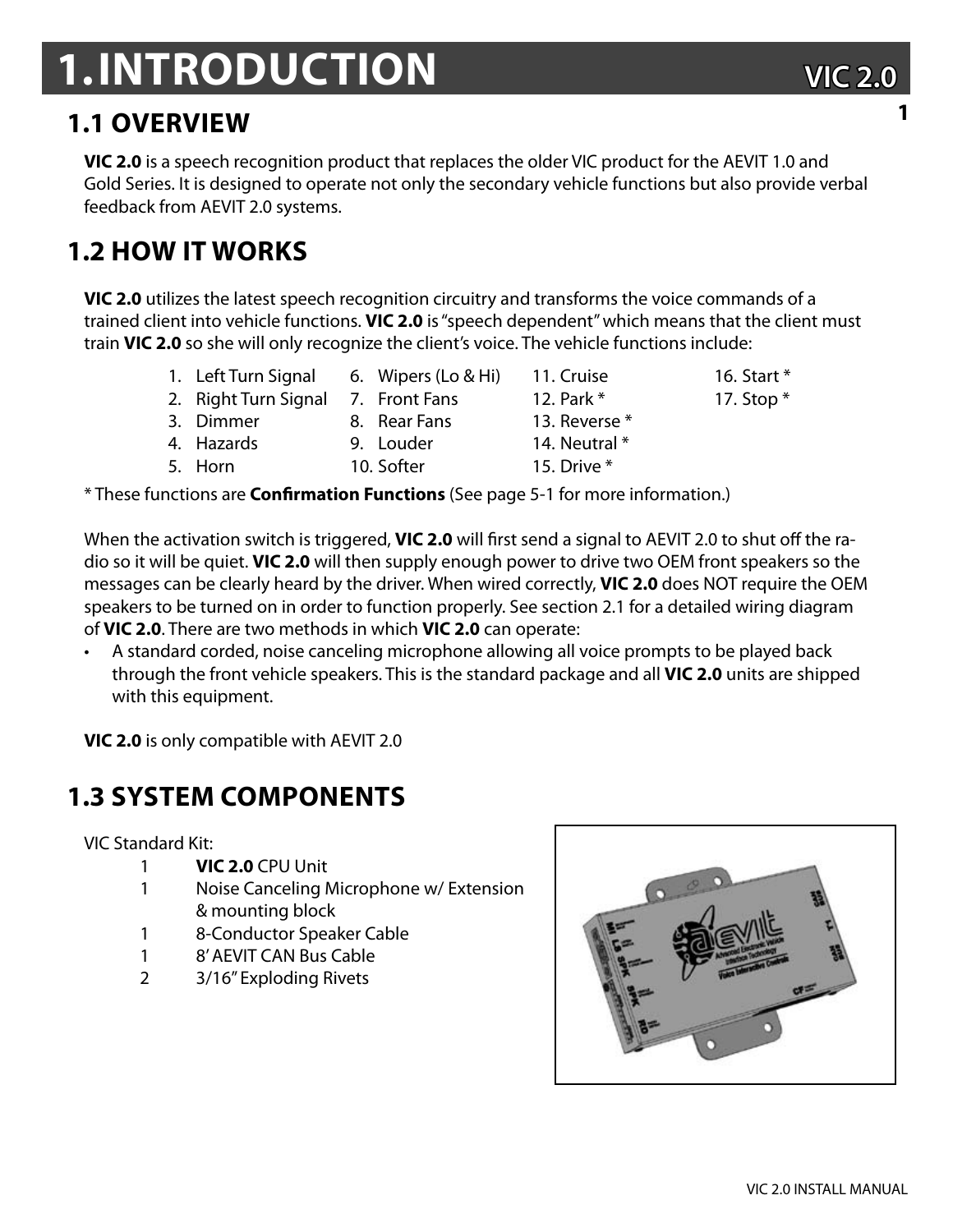## 2. WIRING **2.1 STANDARD WIRING DIAGRAM**

**VIC 2.0** 

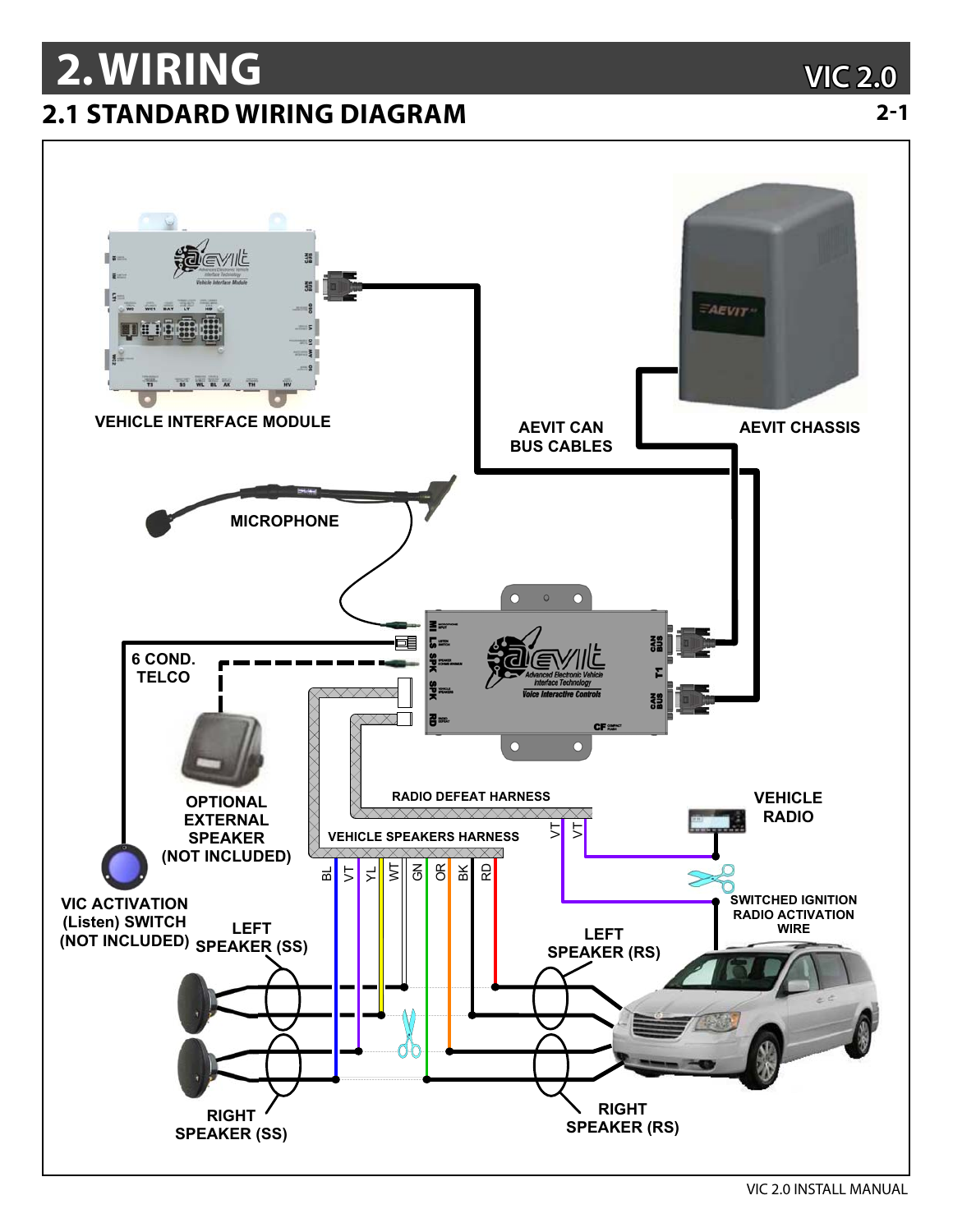# **3.INSTALLATION VIC 2.0**

### **VIC 2.0 Installation 3-1**

### **INSTALLATION STEP 1**

Install the **VIC 2.0** CPU Unit behind the center console area within eight (8) feet of both the AEVIT 2.0 Chassis and the Vehicle Interface Module (VIM) so the CAN Bus cable can reach.

### **INSTALLATION STEP 2**

EMC requires that **VIC 2.0** be secured with at least (2) ¼-20 bolts with lock nuts. EMC also recommends that the EMC technician fabricate a mounting plate with (2) ¼-20 studs for **VIC 2.0** and weld the mounting plate into the vehicle. This will allow for easy installation and doesn't require drilling thru the firewall of the vehicle.

Connect **VIC 2.0 CPU** to the AEVIT CAN Bus using the provided AEVIT CAN Bus cable. The top connection will typically come from the AEVIT 2.0 Chassis and the bottom will go to the Vehicle Interface Module.



### **NOTE:**

For the following steps 4-10 refer to the diagram on page 2-1 for further information on wire colors and EMC connector locations.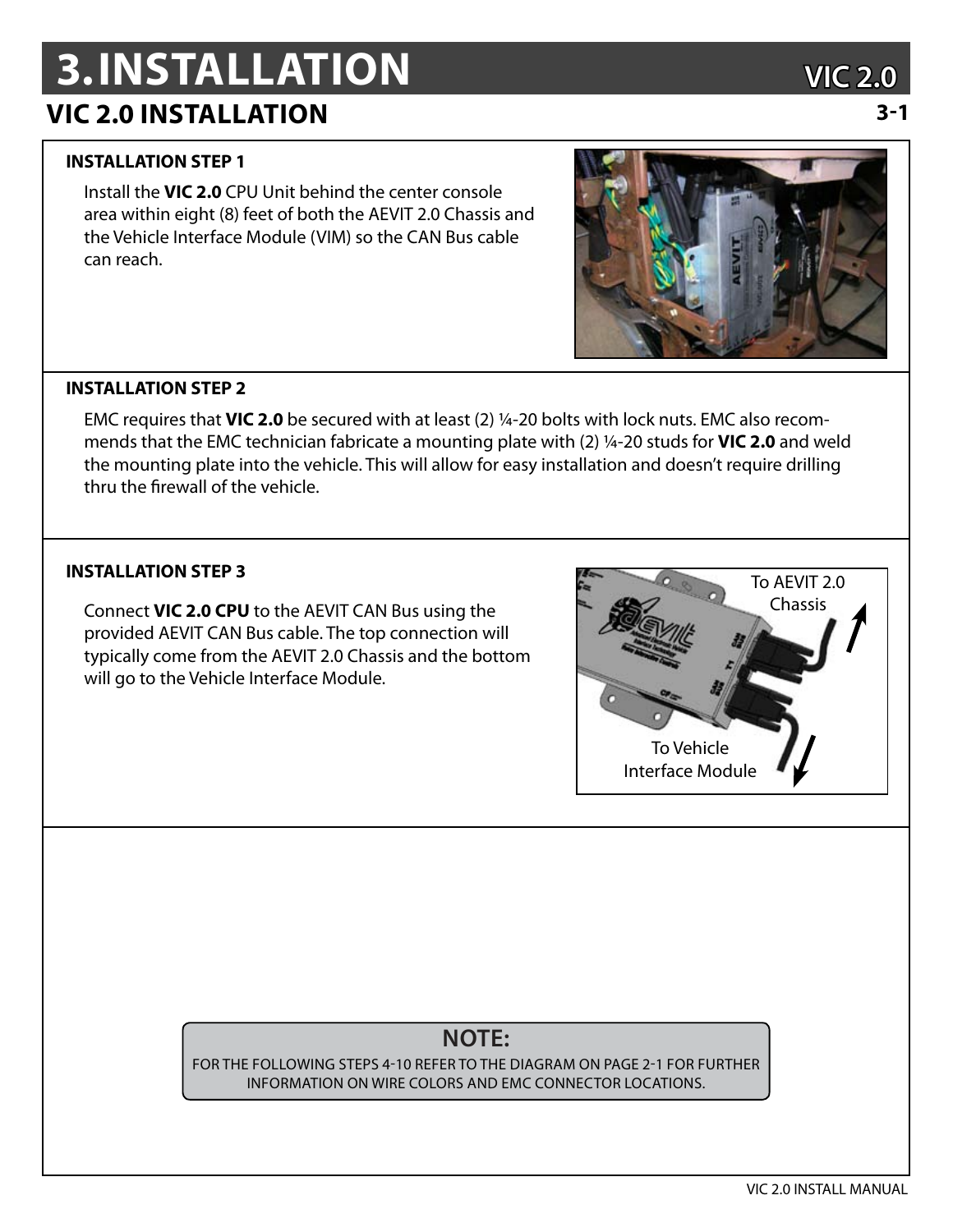### **INSTALLATION STEP 4A - TWO SPEAKERS**

Connect the 8-cond speaker cable to the VIC 2.0 CPU and route the cables to the individual speakers.

When VIC 2.0 is activated, the VIC 2.0 CPU supplies enough power to drive TWO vehicle speakers. EMC recommends that you interface directly with the two front dash speakers or front door speakers if no dash speakers are available. Because the OEM vehicles have several different audio options available for each vehicle which, may or may not include an additional power amplifier,



EMC does NOT include vehicle specific wiring diagrams for the VIC 2.0 system. The left and right front speaker wires will need to be cut AT THE SPEAKER. This will leave (4) wires, (2) radio side (RS) and (2) speaker side (SS) on both the right and left sides of the vehicle. The connection to the speakers **MUST** be on the final pair of wires that are routed to the speakers. These wires may be connected directly the back of the radio, or an additional power amplifier which may be located under the front seat or in the rear of the vehicle. The connection **CANNOT** be on the signal wires that are routed from the radio to the power amplifier (if one is installed). If vehicle schematics are available, use them to match the VIC speaker wire polarity with the vehicle speaker polarity.

Locate the two front speakers and cut the two wires to each speaker so you have a vehicle side (VS) and a speaker side (SS). Strip the wire back approx. 3/8 in, solder and heat shrink the VIC 2.0 speaker cable wires according to the diagram below:

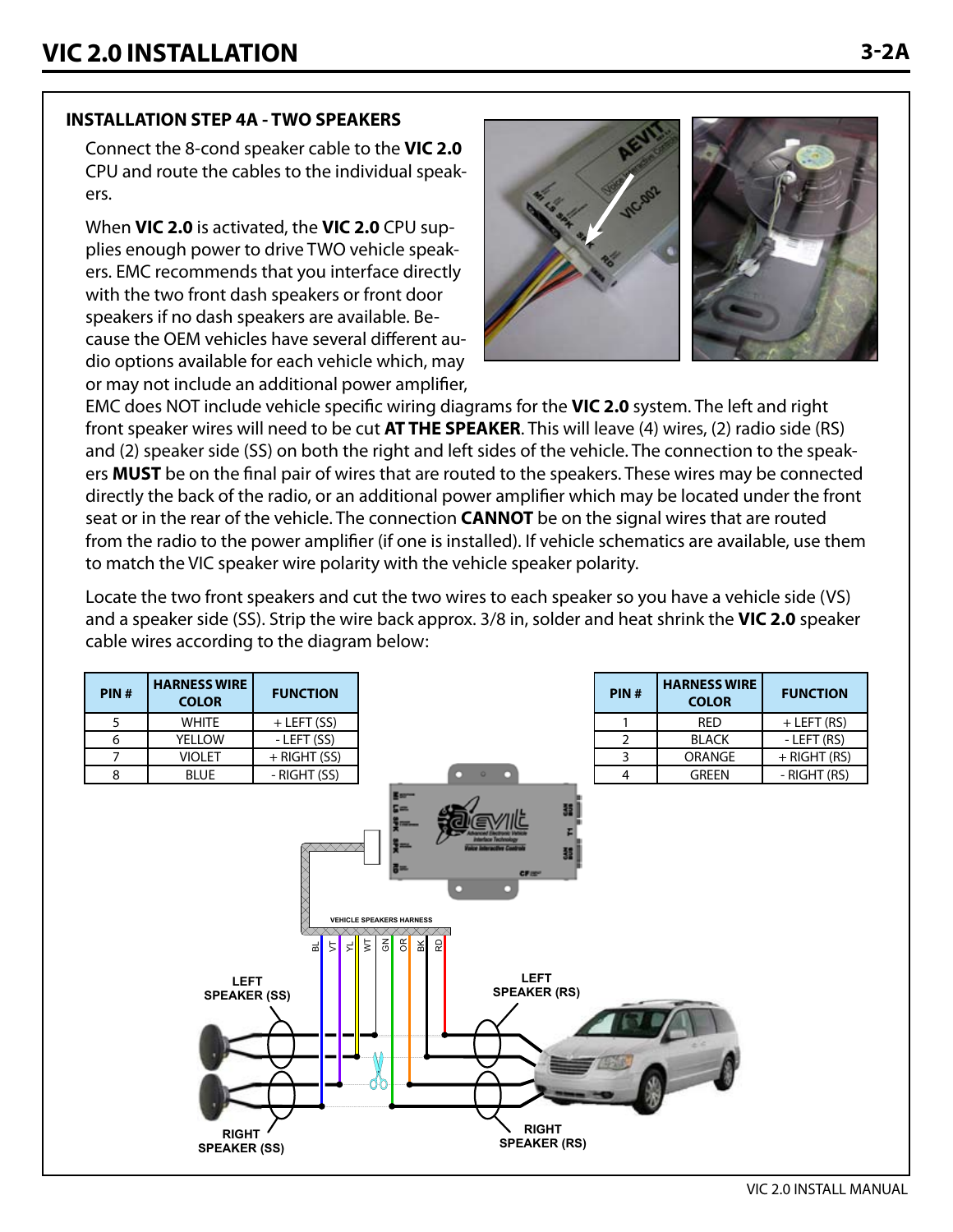### **INSTALLATION STEP 4B - SINGLE SPEAKER**

The following diagram shows how to wiring the VIC 2.0 if only one OEM speaker is being used.

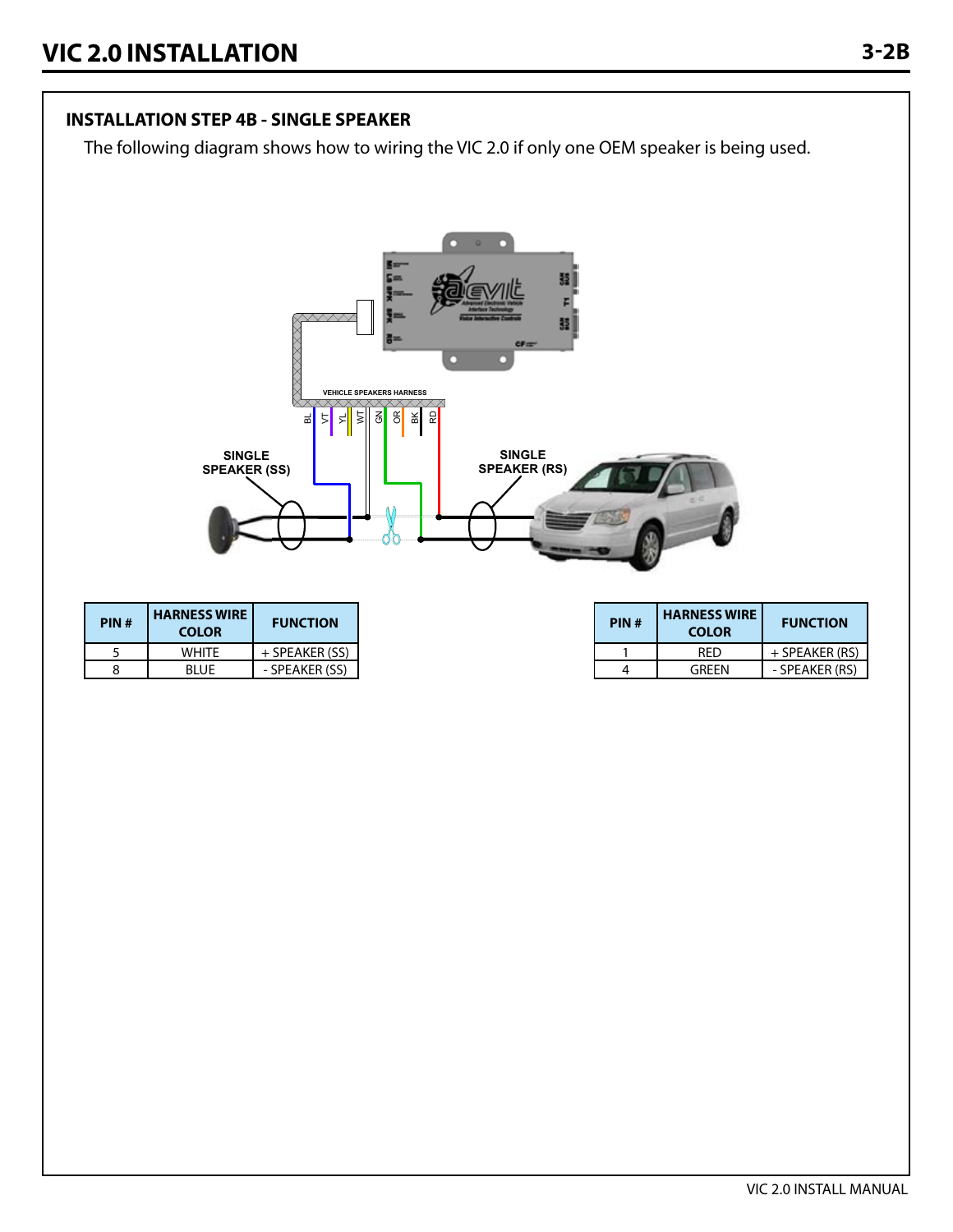### **INSTALLATION STEP 5**

Connect the Radio Defeat Harness to the VIC 2.0 CPU RD port and route the harness to the vehicle's radio.

All digital radio systems contain two 12VDC power feeds. One of these wires is always "hot" and is used to maintain the radio's memory. The other power feed wire should be the "switched ignition radio activation wire", which turns the radio system on.



The switched ignition radio activation wire, NOT THE

MAIN RADIO POWER WIRE, will need to be cut and the Radio Defeat harness should be wired on either side of this cut as shown in the figure below. DO NOT CUT THE MAIN RADIO POWER WIRE BECAUSE IT WILL LOSE THE SETTINGS FOR THE RADIO. To locate the switched ignition radio activation wire, simply test for the wire that reads +12VDC when the vehicle's ignition is turned on and OVDC when the ignition is turned off.

### **CAUTION:**

DO NOT CUT THE MAIN BATTERY POWER TO THE RADIO BECAUSE IT WILL LOSE THE SETTINGS. MAKE CERTAIN THAT THE OEM WIRE USED IS THE SWITCHED IGNITION RADIO ACTIVATION WIRE.

### **WARNING:**

THE RADIO DEFEAT CIRCUIT WITHIN THE VIC MODULE IS FUSED TO 5A. USE CAUTION WHEN SE-**LECTING THE APPROPRIATE OEM WIRE.** 

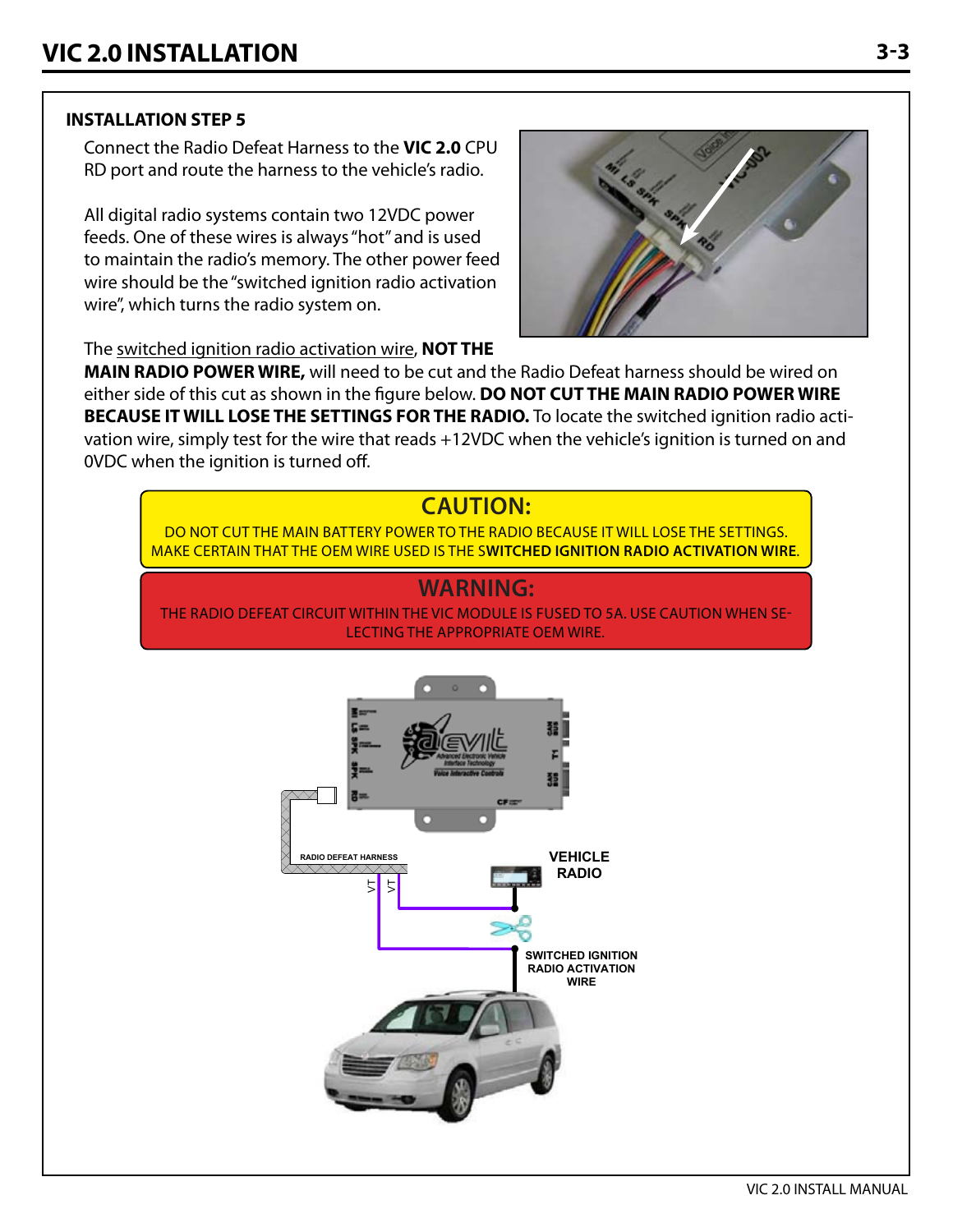### **INSTALLATION STEP 6**

Connect the **VIC 2.0** Listen switch to the **VIC 2.0** CPU LS port and install the switch in a convenient location for the client.



#### **INSTALLATION STEP 7**

Connect the 3.5 mm microphone extension cable to the MI port on the **VIC 2.0** unit and route the cable to cockpit area of the vehicle. The female end of the cable should be mounted in a convenient place so the client can plug it into the microphone.

#### **INSTALLATION STEP 8**

**VIC 2.0** provides the option of using 8 OHMS MINIMUM external speakers (not included in the **VIC 2.0** kits) instead of wiring into the vehicle's speakers directly. If external speakers are used, plug the 3.5mm jack into the SPK port of the **VIC 2.0** CPU. It is recommended that the Radio Defeat feature still be utilized even if the external speakers are used.

### **INSTALLATION STEP 9**

Re-install the speakers and covers. Turn on the ignition and turn on the radio to ensure that the radio and front speakers that the Vehicle Speaker and the Radio Defeat Harnesses were soldered to, still work properly.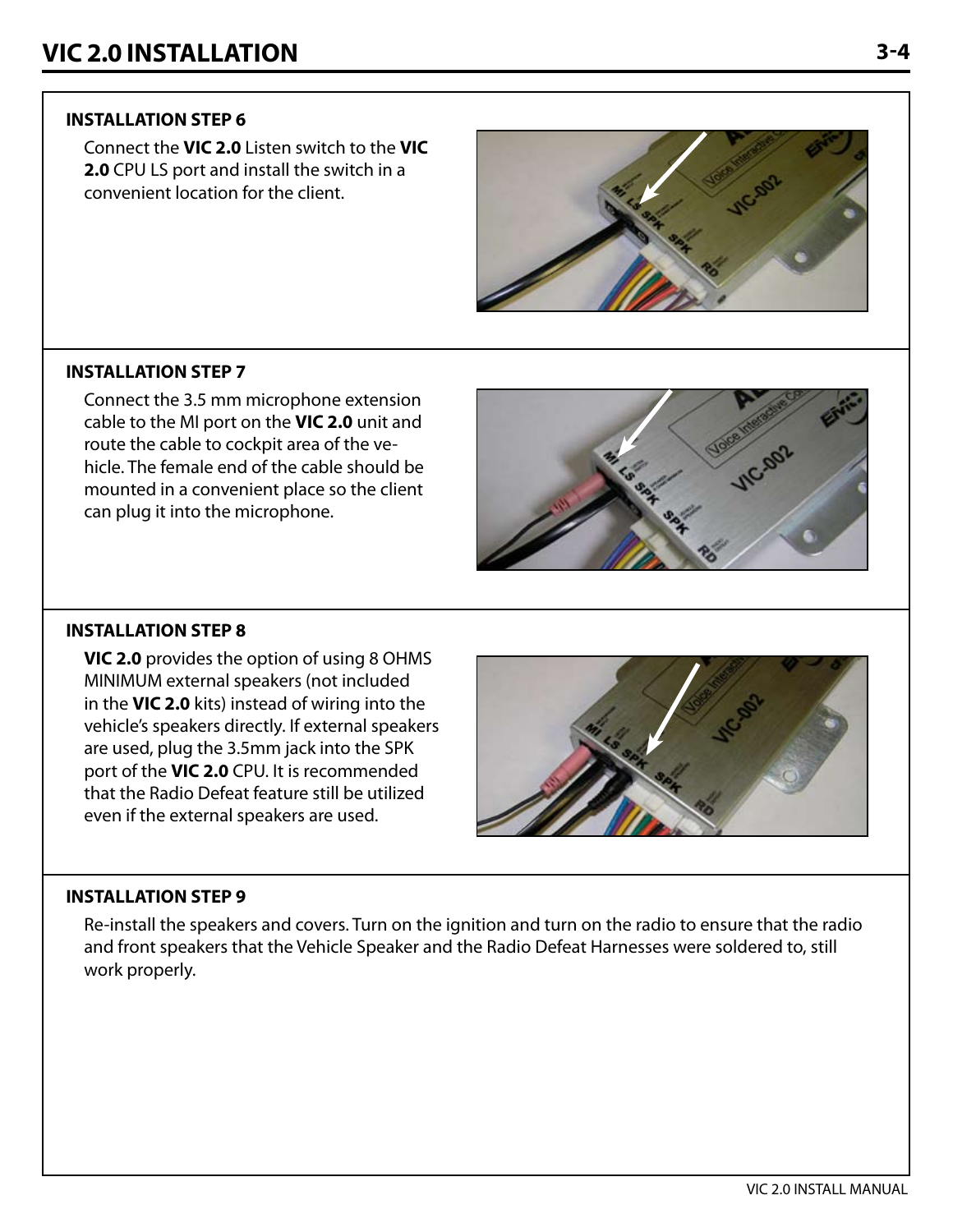

Once the microphone is in position, mark the holes where the base plate needs to be mounted then unscrew the Base Plate from the Gross Adjustment section of the microphone. Use the (2) 3/16" exploding rivets provided to mount the base plate to the vehicle then reattach the microphone to the Base Plate.

best location for the microphone itself is slightly to the left of the clients mouth. This is also shown in

the figure to the right.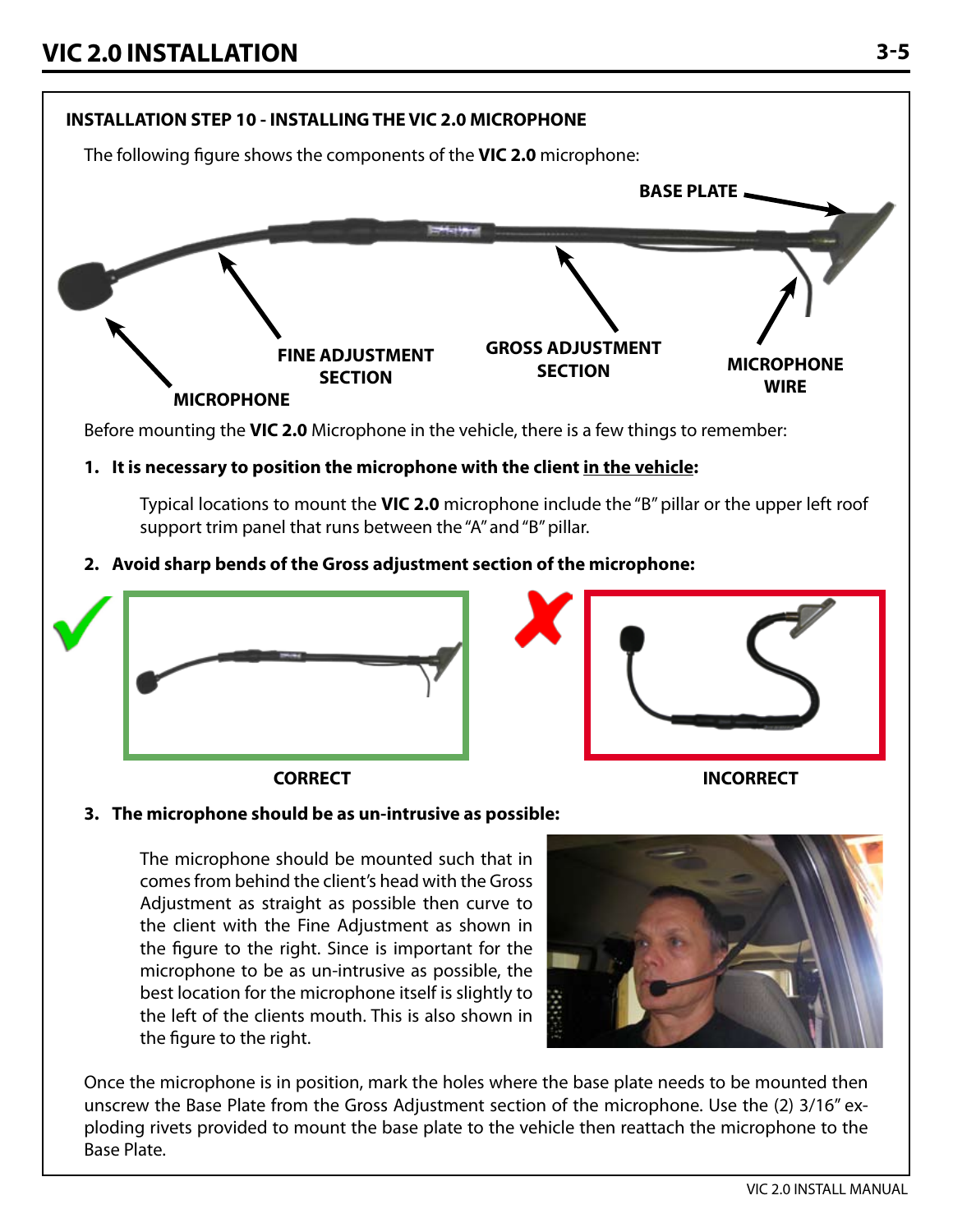## **4.Training 4.1 important criteria for training 4-1**

EMC recommends that the Certified Technician complete the entire training process so they are familiar with training **VIC 2.0**. This will speed up time spent with training the client.

This section assumes that the AEVIT 2.0 system has been properly installed, is functioning properly and the initial bootup procedure has been completed. See the Operation and Programming Manual for more information.

**VIC 2.0** has two parts to the training. Part 1, **Training**, is to record and train the words and Part 2, **Recognition**, is to test the recognition of the words trained during Part 1.

In order to begin training you **MUST** have:

- All vehicle doors & windows shut
- AEVIT 2.0 system awake
- Vehicle's ignition OFF
- Everything as **QUIET** as possible

The AEVIT 2.0 system will stay awake for 30 minutes when the vehicle's ignition is not on but the system is awake. The entire training processes takes approximately 15 minutes so there is plenty enough time to complete the training before AEVIT 2.0 automatically goes to sleep. The more quiet the environment is, the more success you will have training **VIC 2.0**.

During the training of **VIC 2.0** it is important to:

• Make sure the microphone is positioned correctly. The WHITE dot on the microphone should be pointed toward the client as shown in the figures below.



- Speak loudly and clearly
- During Part 2, **Recognition**, repeat the command as close as possible to the way it was trained in Part 1, **Training**.
- Wait for the "beep". **VIC 2.0** will inform you when it time to speak by playing an audible "beep". For best training and recognition results, wait approximately (1) second after the "beep" to begin speaking.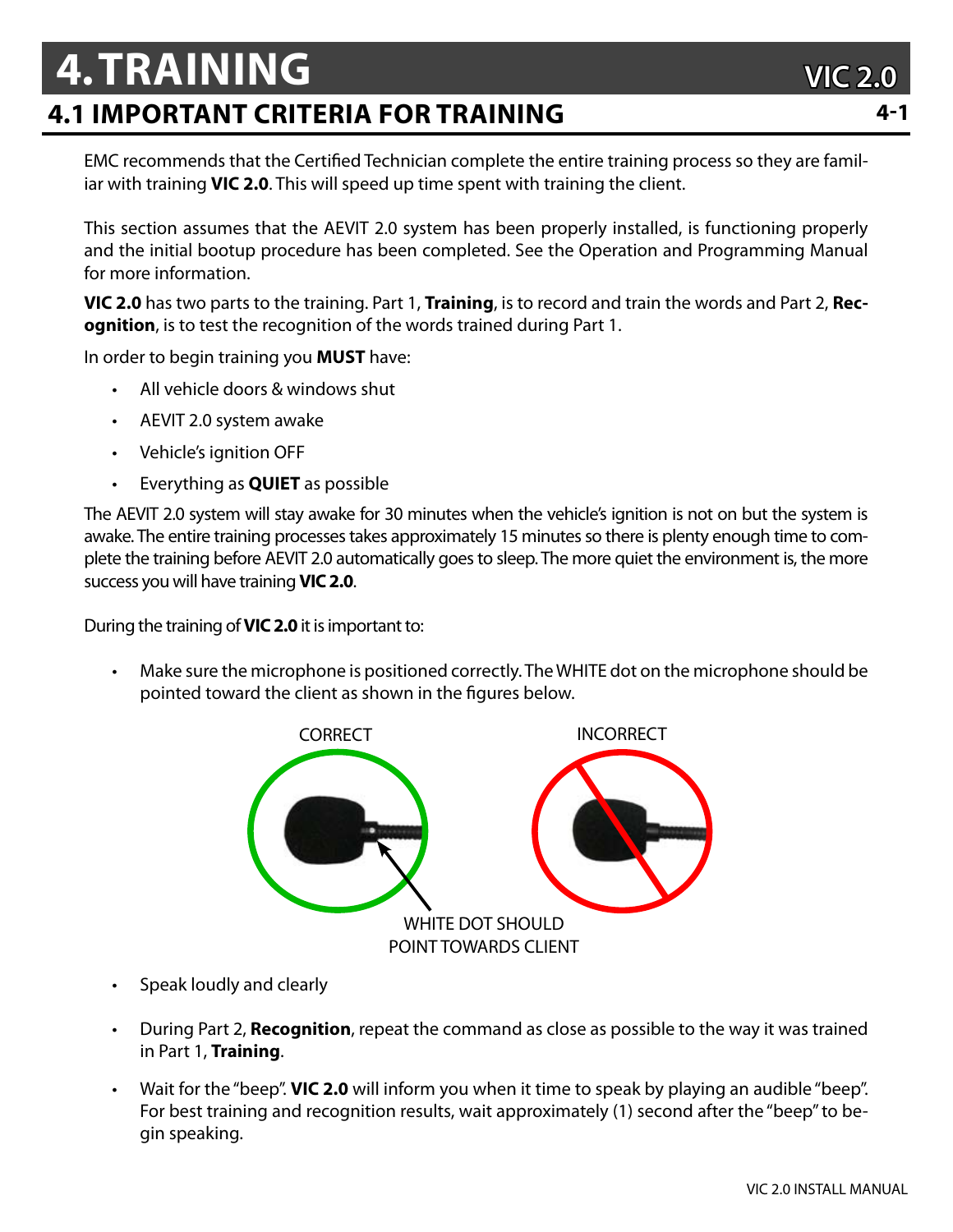### **4.2 accessing vic 2.0 training mode 4-2**

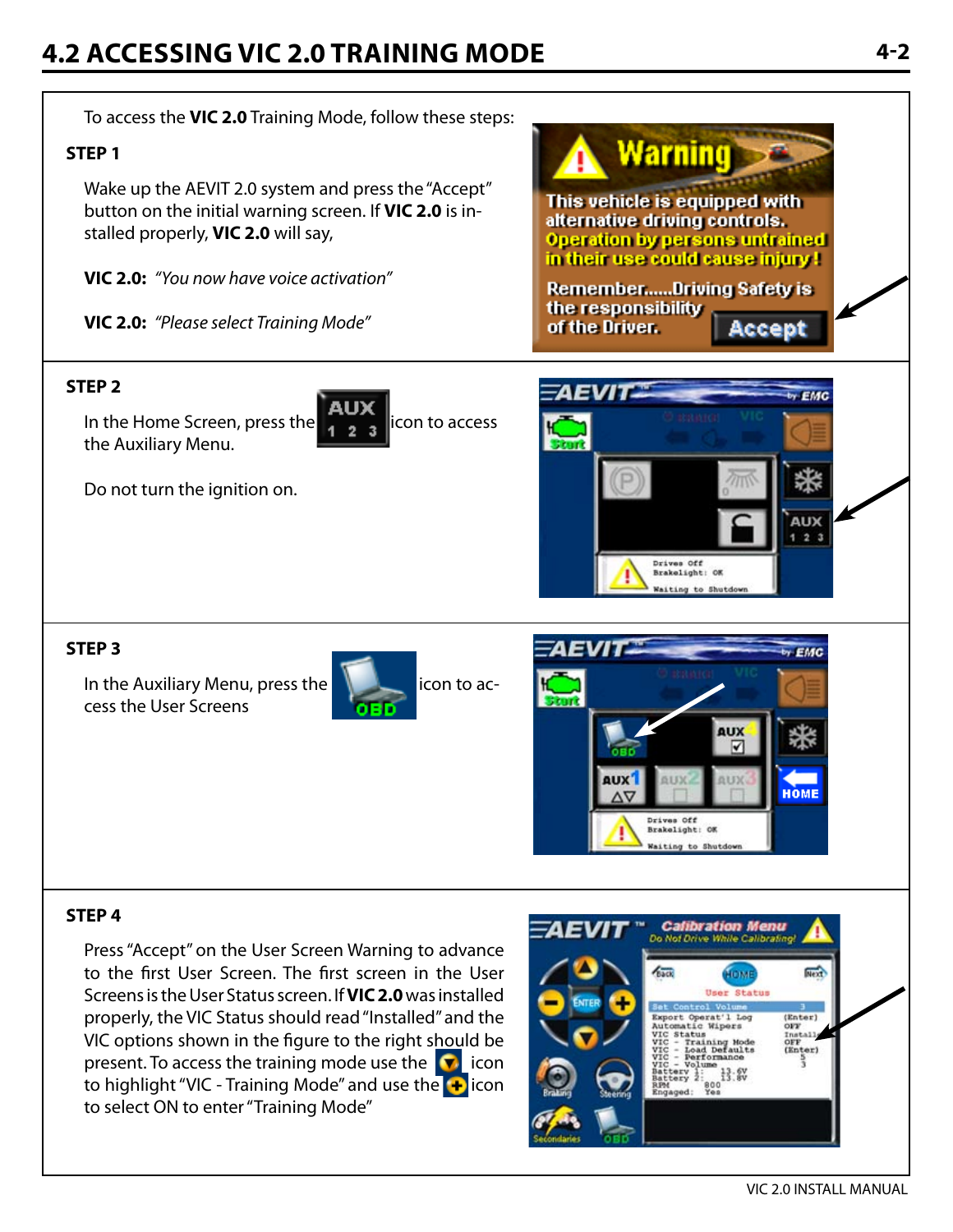### **TRAINING STEP 1**

Once Training Mode is entered **VIC 2.0** will say *"Training Mode is selected. Please press the listen switch now."*

Follow the verbal instructions from **VIC 2.0** for Training, Part 1. She will guide you through the training of (17) different commands including commands to raise and lower the speaker volume. Below is an example of the training:

**VIC 2.0**: *"Please say LEFT."*

BEEP

(wait one second)

Client: "LEFT"

**VIC 2.0**: *"Please repeat LEFT."*

BEEP

(wait one second)

Client: "I FFT"

#### **TRAINING STEP 2**

Once Training Part 1 is completed, **VIC 2.0** will say: *"Training mode part 2."* In this mode, follow the instructions from **VIC 2.0** as she will guide you through the recognition portion of the training.

If for some reason you are unable to complete the training and must start over, you must turn the training mode OFF from the User Status screen and wait for **VIC 2.0** to say *"Training Aborted."* Then you must turn Training Mode back ON to start over.

### **TRAINING STEP 3**

After Training, Part 2 has been completed and all functions have been recognized by **VIC 2.0**, she will say,

#### *"Training completed"*

Then she will ask you at this time to turn the VIC Training Mode Selection to the OFF position. Once the VIC Training Mode Selection is in the OFF position, **VIC 2.0** will say,

*"You now have voice activation."*

This completes the training of **VIC 2.0**

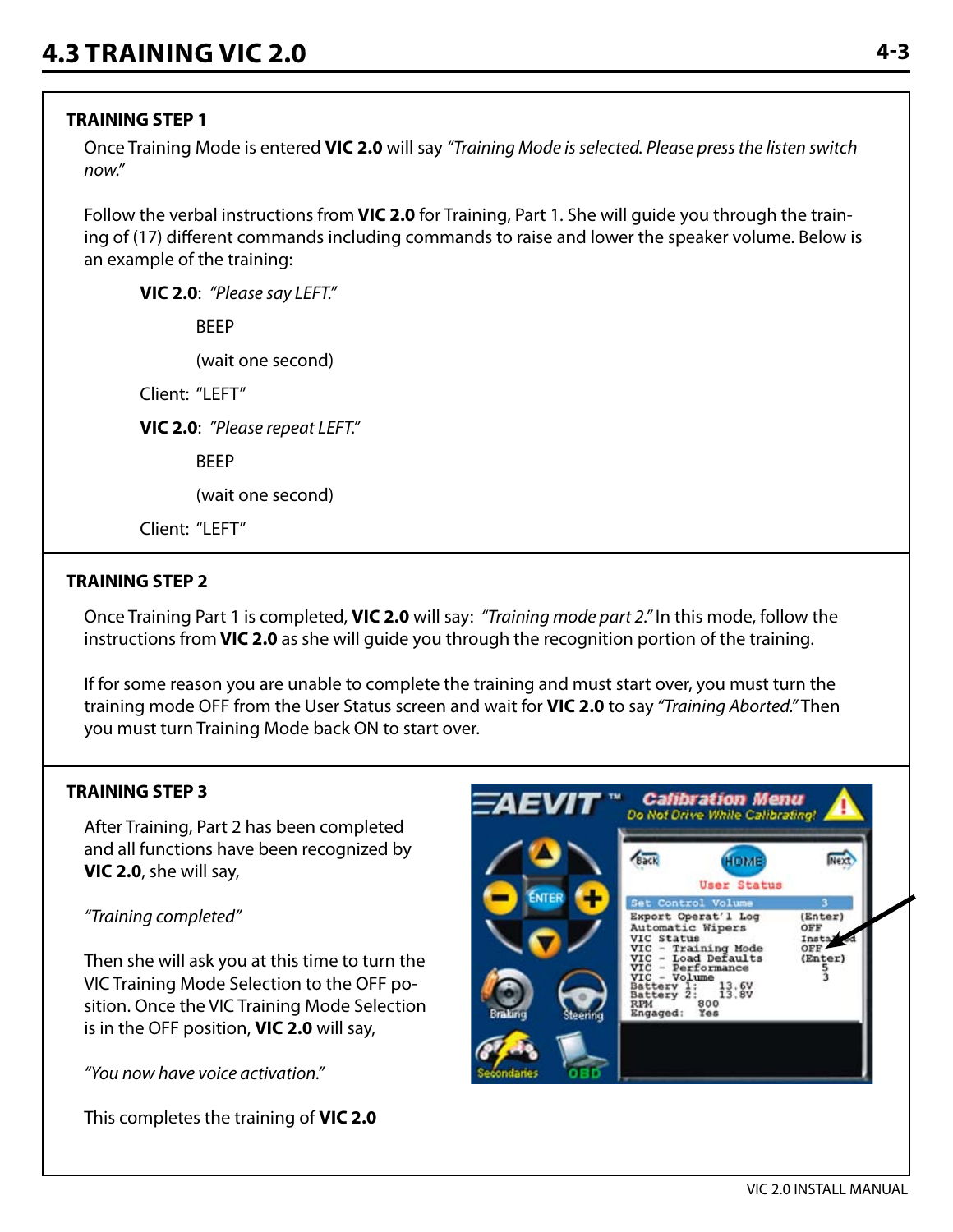# **5.Operation VIC 2.0**

### **VIC 2.0 operation 5-1**

### **OPERATION STEP 1**

When training is completed, boot down the AEVIT 2.0 system as described in the Operation and Programming Manual. Boot up the system by pressing the Wake-Up button and press the Accept Button. **VIC 2.0** will say, "You now have voice activation" which means you can now operate the (17) functions listed on page 1-1.

### **OPERATION STEP 2**

In order to operate the normal functions, simply press the Listen Switch wait for the "beep" and say the command as close to the way it was trained as possible and the system will execute the function. For example, if you wish for the **VIC 2.0** volume to be LOUDER:

Press the Listen Switch:

**RFFP** 

(wait one second)

Client: "Louder"

**VIC 2.0**: *"Louder recognized"*

The **VIC 2.0** system's volume will then become louder.

There are six (6) critical functions that **VIC 2.0** will require confirmation from the client before executing the commands. These are called **Confirmation Functions**. They are: PARK, REVERSE, NEUTRAL, DRIVE, START, and STOP. When the client wishes to execute one of these commands, they will have to repeat the command to **VIC 2.0** before the system will execute the command. For example, with the ignition on and the engine running, if the client wishes to shift the vehicle from PARK to DRIVE:

(The brake pedal must be depressed) Press the Listen Switch:

BEEP

(wait one second)

Client: "Drive"

**VIC 2.0**: *"Please confirm, drive"*

Client: "Drive"

**VIC 2.0**: *"Drive recognized"*

The AEVIT 2.0 system will shift the vehicle into drive.

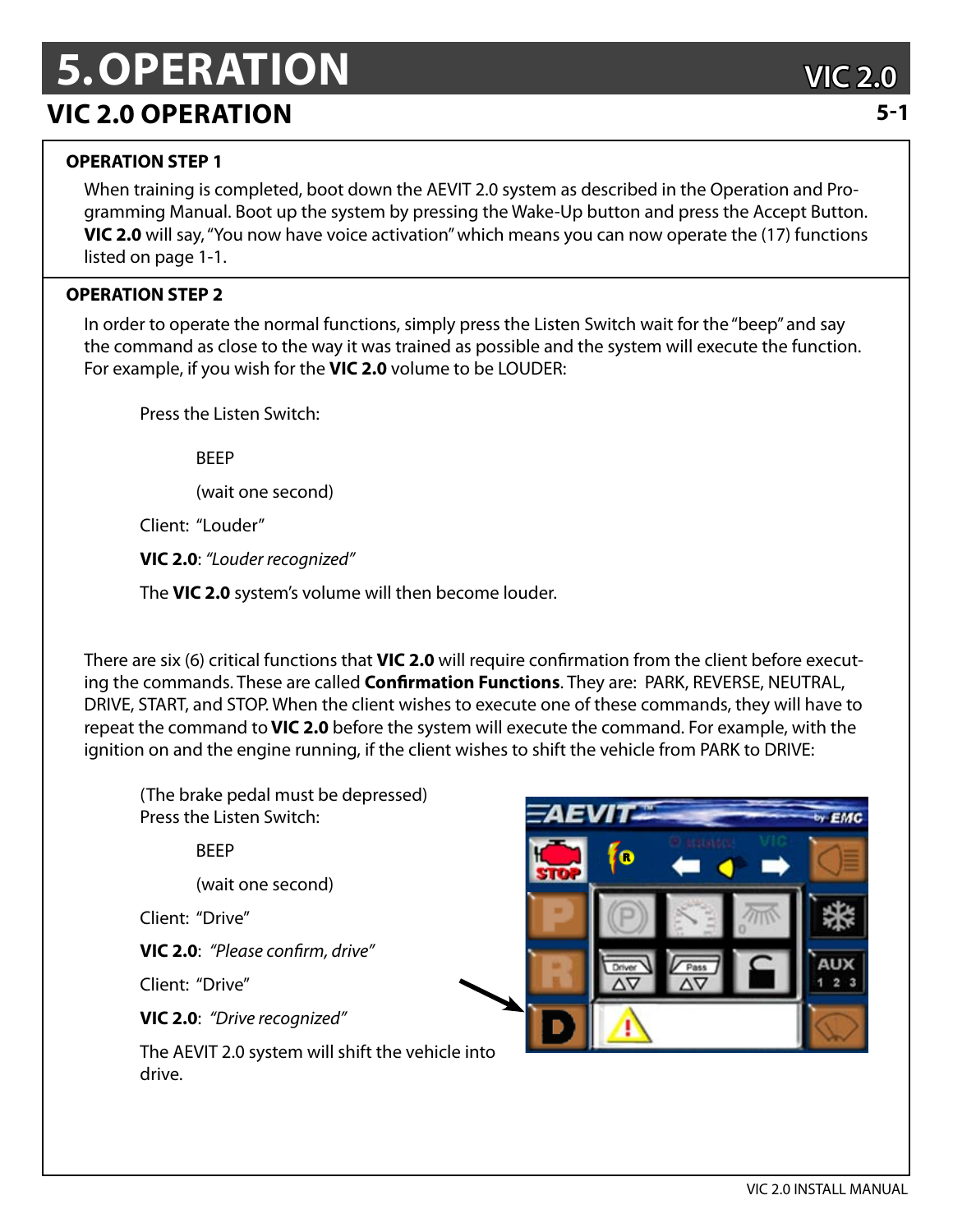### **OPERATION STEP 2 (cont'd)**

The START/STOP Confirmation Functions are a bit different than the shifting functions. In order to START the engine, the client must first physically wake the system up by pressing the "Wake-Up" button. Then, the client can prompt **VIC 2.0** to START the vehicle. For example, to START the vehicle:

Press the Wake-Up Switch Press the Listen Switch:

BEEP

(wait one second)

Client: "Start"

**VIC 2.0**: *"Please confirm, start"*

Client: "Start"

**VIC 2.0**: *"Start recognized"* The AEVIT 2.0 system will then turn the ignition on and start the vehicle's engine.



The STOP function turns off the vehicle's ignition. The client will still have to manually boot the system down after using the STOP command.

### **NOTE:**

These command confirmations are added safety features of **vic 2.0** to prevent the client from accidently executing a critical function.

### **OPERATION STEP 3**

If you have a AEVIT Steering System, **VIC 2.0** will walk you through re-engaging the Steering Servomotor once it has been dis-engaged. To test this, manually disengage the Steering Servomotor as described in the Operation and Programming Manual and boot down the system. When the system is booted up **VIC 2.0** will walk you through the steps for re-engaging the Steering Servomotor.

### **OPERATION STEP 4**

Besides engaging the Steering Servomotor, **VIC 2.0** has other verbal feedback when the client is operating the AEVIT 2.0 system. Most notably, when the client boots the system up, **VIC 2.0** gives feedback on the AEVIT 2.0 system's boot-up procedure such as:

-Notifying the client of when to disable the controls -Providing explanation on the AEVIT Backup Self Tests -Verifying control of the input devices

When the client boots down the system, **VIC 2.0** will provide feedback such as:

-Notifying the client of the detected loss of ignition -Details on shutting down the system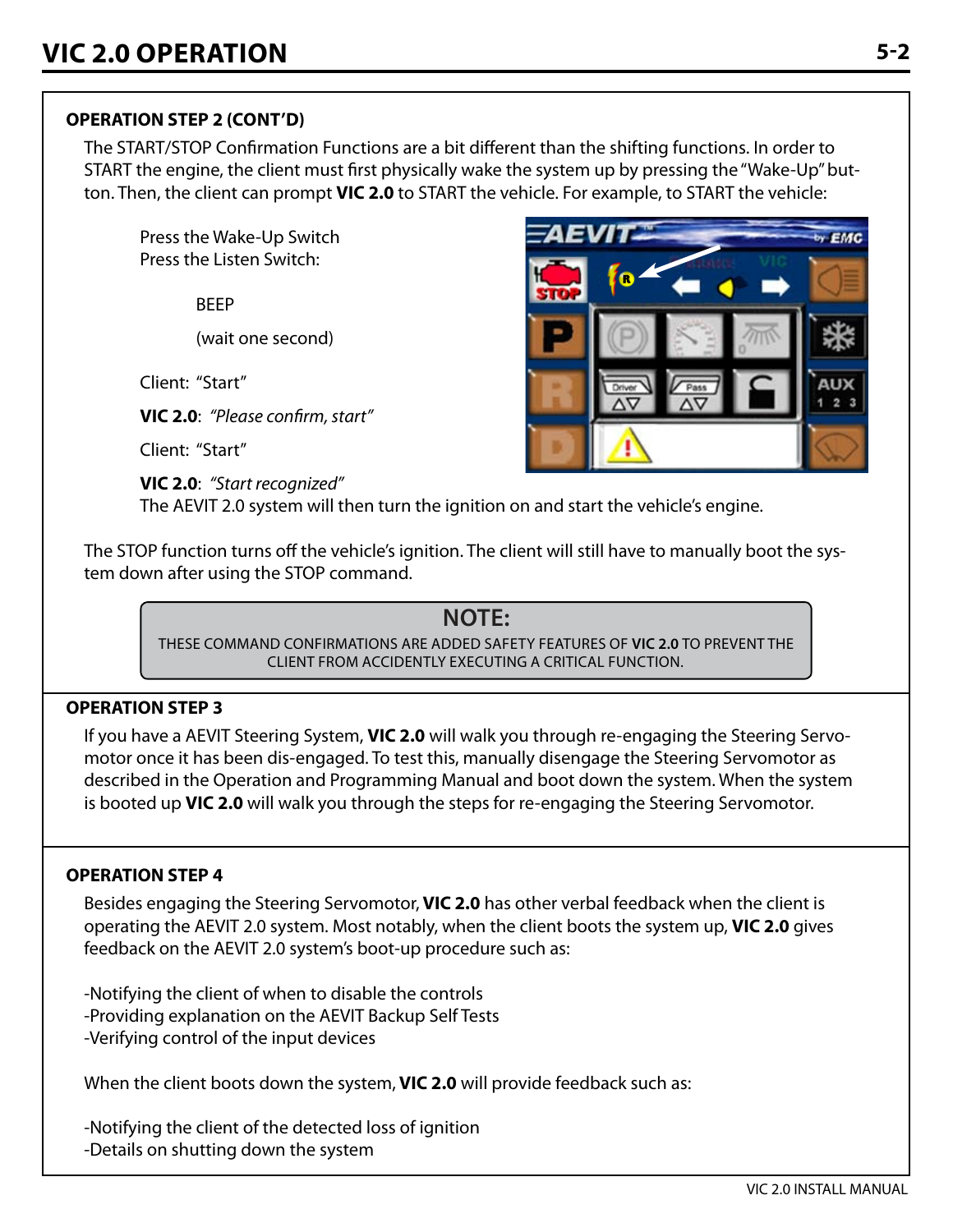### **OPERATION STEP 5**

There are three other selections for **VIC 2.0** in the User Status screen. Also, there is the VIC Revision in the Black IMC.

### **VIC - Load Defaults:**

This option resets the original defaults.

### **VIC - Performance:**

This is the level at which **VIC 2.0** recognizes the voice commands. (1) being the loosest performance and (5) being the tightest performance. Normal operation should be around (3)

### **VIC - Volume:**

This is the volume of **VIC 2.0.** (1) being the lowest volume and (8) being the highest volume.

#### **VIC Revision:**

This is the current software version of VIC 2.0